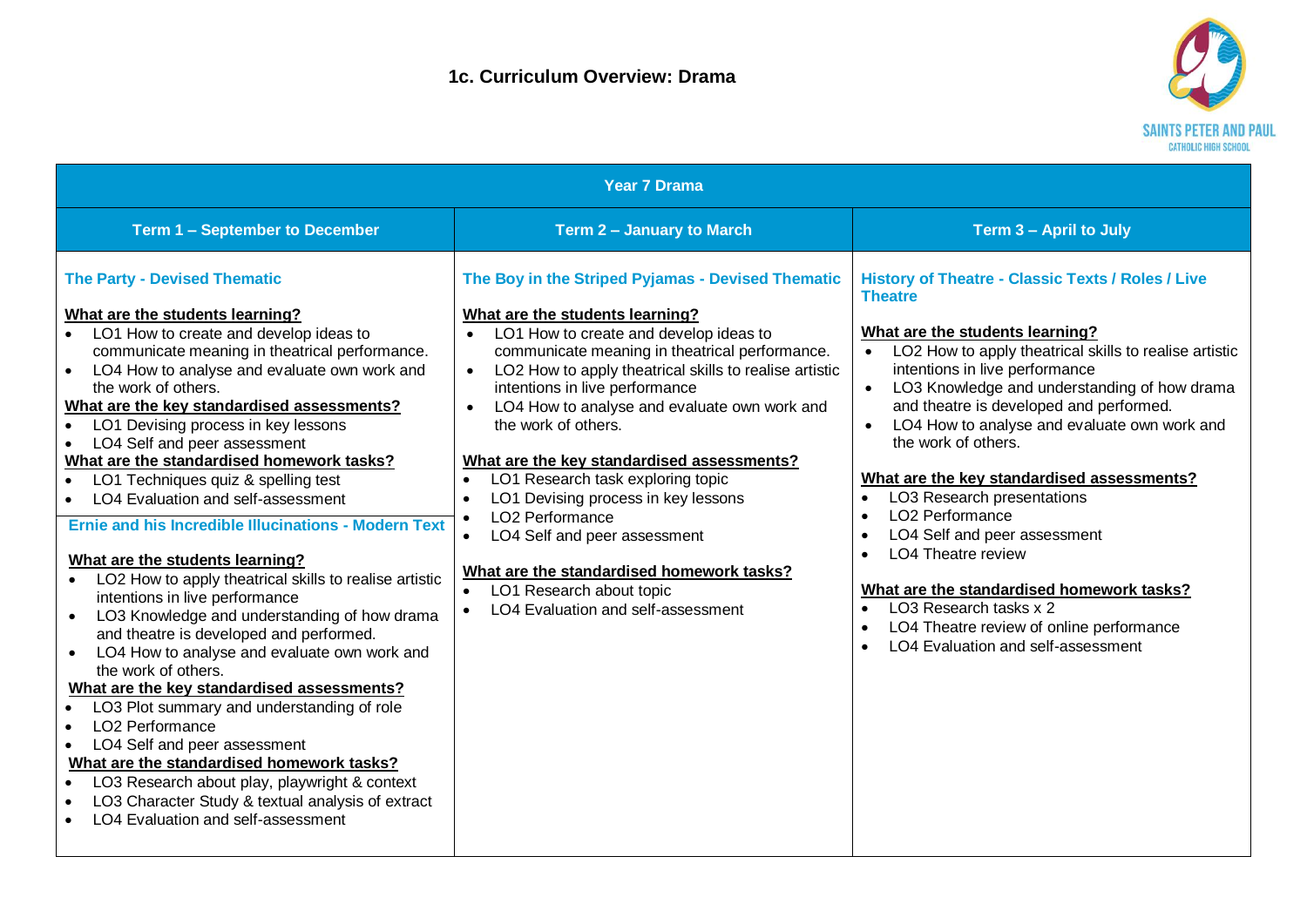

| <b>Year 8 Drama</b>                                                                                                                                                                                                                                                                                                                                                                                                                                                                                                                                                                                                                                                                                                                                                                                  |                                                                                                                                                                                                                                                                                                                                                                                                                                                                                                                                                                                                                                                                                                                                                                                                                                              |                                                                                                                                                                                                                                                                                                                                                                                                                                                                                                                                                                                                                                                                                                                                                                                                                                                                                                                                                                                                                                |  |
|------------------------------------------------------------------------------------------------------------------------------------------------------------------------------------------------------------------------------------------------------------------------------------------------------------------------------------------------------------------------------------------------------------------------------------------------------------------------------------------------------------------------------------------------------------------------------------------------------------------------------------------------------------------------------------------------------------------------------------------------------------------------------------------------------|----------------------------------------------------------------------------------------------------------------------------------------------------------------------------------------------------------------------------------------------------------------------------------------------------------------------------------------------------------------------------------------------------------------------------------------------------------------------------------------------------------------------------------------------------------------------------------------------------------------------------------------------------------------------------------------------------------------------------------------------------------------------------------------------------------------------------------------------|--------------------------------------------------------------------------------------------------------------------------------------------------------------------------------------------------------------------------------------------------------------------------------------------------------------------------------------------------------------------------------------------------------------------------------------------------------------------------------------------------------------------------------------------------------------------------------------------------------------------------------------------------------------------------------------------------------------------------------------------------------------------------------------------------------------------------------------------------------------------------------------------------------------------------------------------------------------------------------------------------------------------------------|--|
| Term 1 - September to December                                                                                                                                                                                                                                                                                                                                                                                                                                                                                                                                                                                                                                                                                                                                                                       | Term 2 - January to March                                                                                                                                                                                                                                                                                                                                                                                                                                                                                                                                                                                                                                                                                                                                                                                                                    | Term 3 - April to July                                                                                                                                                                                                                                                                                                                                                                                                                                                                                                                                                                                                                                                                                                                                                                                                                                                                                                                                                                                                         |  |
| <b>Our Day Out by Willy Russell - Performing Texts -</b><br><b>Modern</b><br>What are the students learning?<br>LO2 How to apply theatrical skills to realise artistic<br>$\bullet$<br>intentions in live performance<br>LO3 Knowledge and understanding of how drama<br>$\bullet$<br>and theatre is developed and performed.<br>LO4 How to analyse and evaluate own work and<br>$\bullet$<br>the work of others.<br>What are the key standardised assessments?<br>LO3 Plot summary and understanding of role<br>$\bullet$<br>LO <sub>2</sub> Performance<br>LO4 Self and peer assessment<br>What are the standardised homework tasks?<br>LO3 Research about play, playwright & context<br>$\bullet$<br>LO3 Character Study & textual analysis of extract<br>٠<br>LO4 Evaluation and self-assessment | <b>Hillsborough - Devised Thematic / Verbatim</b><br>What are the students learning?<br>LO1 How to create and develop ideas to<br>$\bullet$<br>communicate meaning in theatrical performance.<br>LO2 How to apply theatrical skills to realise artistic<br>$\bullet$<br>intentions in live performance<br>LO4 How to analyse and evaluate own work and<br>the work of others.<br>What are the key standardised assessments?<br>LO1 Research task exploring topic and genre<br>$\bullet$<br>LO1 Devising process in key lessons<br>$\bullet$<br>LO <sub>2</sub> Performance<br>$\bullet$<br>LO4 Self and peer assessment<br>$\bullet$<br>What are the standardised homework tasks?<br>LO1 Research about topic and genre<br>LO3 Character Study & textual analysis of extract<br>$\bullet$<br>LO4 Evaluation and self-assessment<br>$\bullet$ | <b>Chicken by Mark Wheeller Modern text / TIE</b><br><b>Devised</b><br>What are the students learning?<br>LO1 How to create and develop ideas to<br>communicate meaning in theatrical performance.<br>LO2 How to apply theatrical skills to realise artistic<br>$\bullet$<br>intentions in live performance<br>LO3 Knowledge and understanding of how drama<br>$\bullet$<br>and theatre is developed and performed.<br>LO4 How to analyse and evaluate own work and<br>the work of others.<br>What are the key standardised assessments?<br>LO3 Plot summary and understanding of TIE<br>$\bullet$<br>LO1 Devising process in key lessons<br>$\bullet$<br>LO <sub>2</sub> Performance<br>$\bullet$<br>LO4 Self and peer assessment<br>$\bullet$<br>What are the standardised homework tasks?<br>LO1 Ideas for devised TIE performance<br>$\bullet$<br>LO2 Preparation for performance<br>$\bullet$<br>LO3 Character Study & textual analysis of extract<br>$\bullet$<br><b>LO4 Evaluation and self-assessment</b><br>$\bullet$ |  |